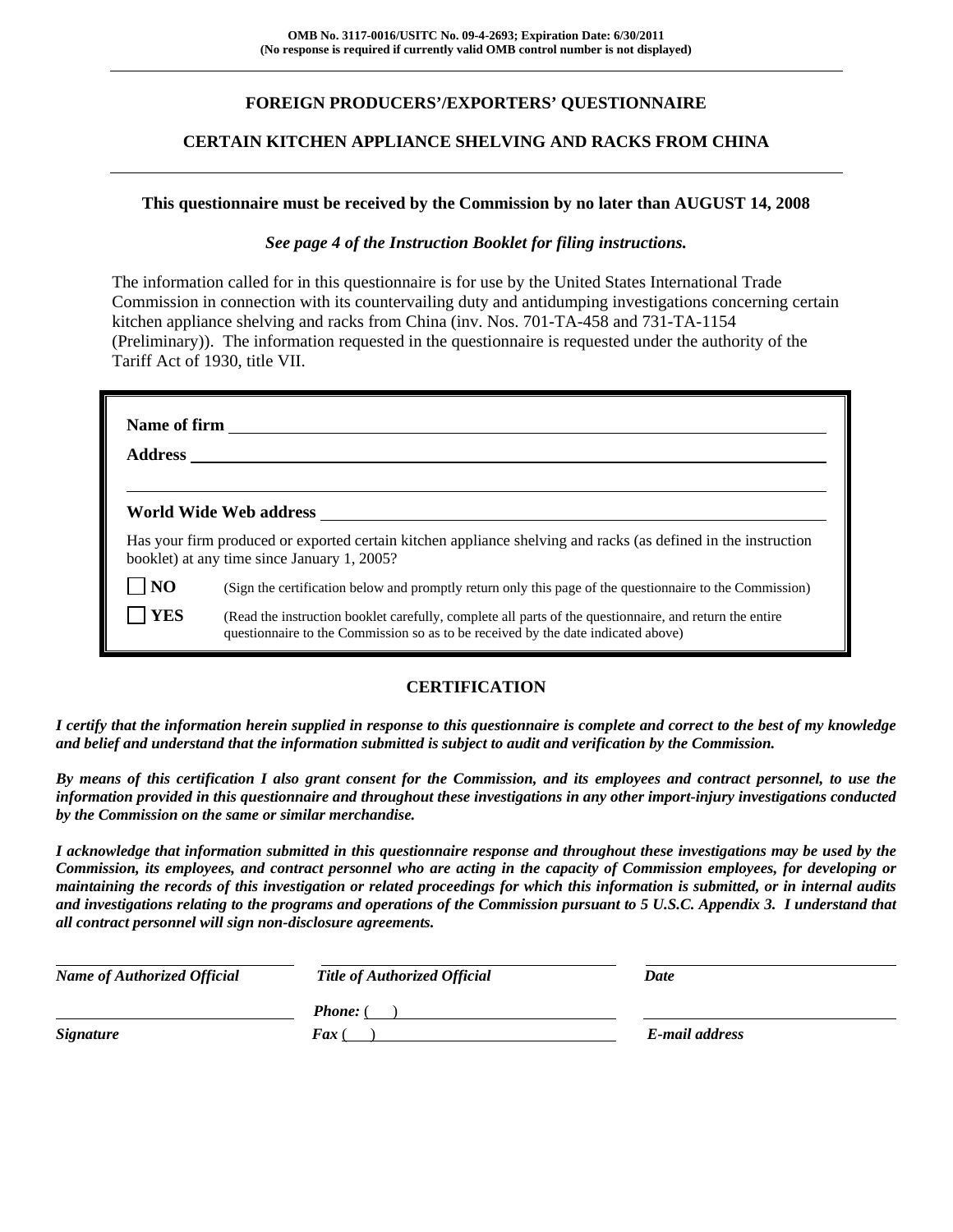Foreign Producers'/Exporters' Questionnaire - Certain Kitchen Appliance Shelving and Racks Page 2

### **PART I.—GENERAL INFORMATION**

 $\overline{a}$ 

 $\overline{a}$ 

 $\overline{a}$ 

The questions in this questionnaire have been reviewed with market participants to ensure that issues of concern are adequately addressed and that data requests are sufficient, meaningful, and as limited as possible. Public reporting burden for this questionnaire is estimated to average 20 hours per response, including the time for reviewing instructions, searching existing data sources, gathering the data needed, and completing and reviewing the questionnaire. Send comments regarding the accuracy of this burden estimate or any other aspect of this collection of information, including suggestions for reducing the burden, to the Office of Investigations, U.S. International Trade Commission, 500 E Street, SW, Washington, DC 20436.

I-1a. Please report below the actual number of hours required and the cost to your firm of preparing the reply to this questionnaire and completing the form.

hours dollars

- I-1b. We are interested in any comments you may have for improving this questionnaire in general or the clarity of specific questions. Please attach such comments to your response or send them to the above address.
- I-2. Provide the name and address of establishment(s) covered by this questionnaire (see page 3 of the instruction booklet for reporting guidelines). If your firm is publicly traded, please specify the stock exchange and trading symbol.

I-3. Please provide the names, street addresses (not P.O. boxes), contacts, telephone numbers, and email addresses of the **FIVE** largest U.S. importers of your firm's certain kitchen appliance shelving and racks in 2007.

| No.                     | Importer's name | <b>Contact person</b> | E-mail address | Area<br>code and<br>telephone<br>number | Share of<br>your 2007<br>exports<br>$(\%)$ |
|-------------------------|-----------------|-----------------------|----------------|-----------------------------------------|--------------------------------------------|
| 1                       |                 |                       |                |                                         |                                            |
| $\mathbf{2}$            |                 |                       |                |                                         |                                            |
| 3                       |                 |                       |                |                                         |                                            |
| $\overline{\mathbf{4}}$ |                 |                       |                |                                         |                                            |
| 5                       |                 |                       |                |                                         |                                            |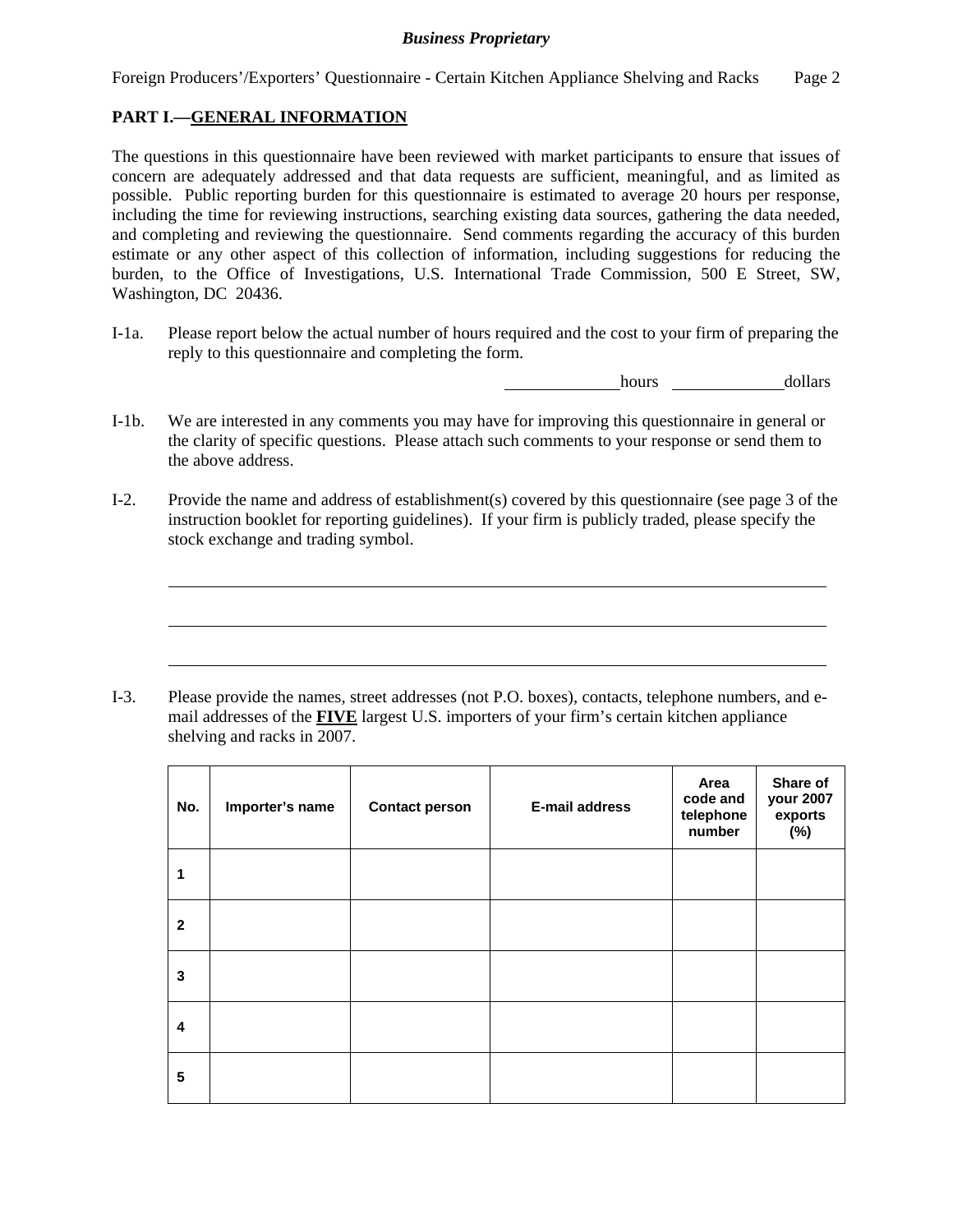| Foreign Producers' Questionnaire - Certain Kitchen Appliance Shelving and Racks |  |  | Page 3 |
|---------------------------------------------------------------------------------|--|--|--------|
|                                                                                 |  |  |        |
|                                                                                 |  |  |        |

# **PART I.--GENERAL INFORMATION***--Continued*

| $I-4.$ | Does your firm or any related firm produce, have the capability to produce, or have any plans to<br>produce certain kitchen appliance shelving and racks in the United States or other countries? |                                                                                                                                                                                                                                       |  |  |  |  |  |
|--------|---------------------------------------------------------------------------------------------------------------------------------------------------------------------------------------------------|---------------------------------------------------------------------------------------------------------------------------------------------------------------------------------------------------------------------------------------|--|--|--|--|--|
|        | No                                                                                                                                                                                                | Yes--Please name the firm(s) and country(ies) below and, if U.S. producer(s),<br>ensure that they complete the Commission's producer questionnaire<br>(contact Joanna Lo at joanna.lo@usitc.gov for copies of that<br>questionnaire). |  |  |  |  |  |
| $I-5.$ |                                                                                                                                                                                                   | Does your firm or any related firm import or have any plans to import certain kitchen appliance<br>shelving and racks into the United States?                                                                                         |  |  |  |  |  |
|        | No                                                                                                                                                                                                | $\exists$ Yes--Please name the firm(s) below and ensure that they complete the<br>Commission's importer questionnaire (contact Joanna Lo at                                                                                           |  |  |  |  |  |
|        |                                                                                                                                                                                                   | joanna.lo@usitc.gov for copies of that questionnaire).                                                                                                                                                                                |  |  |  |  |  |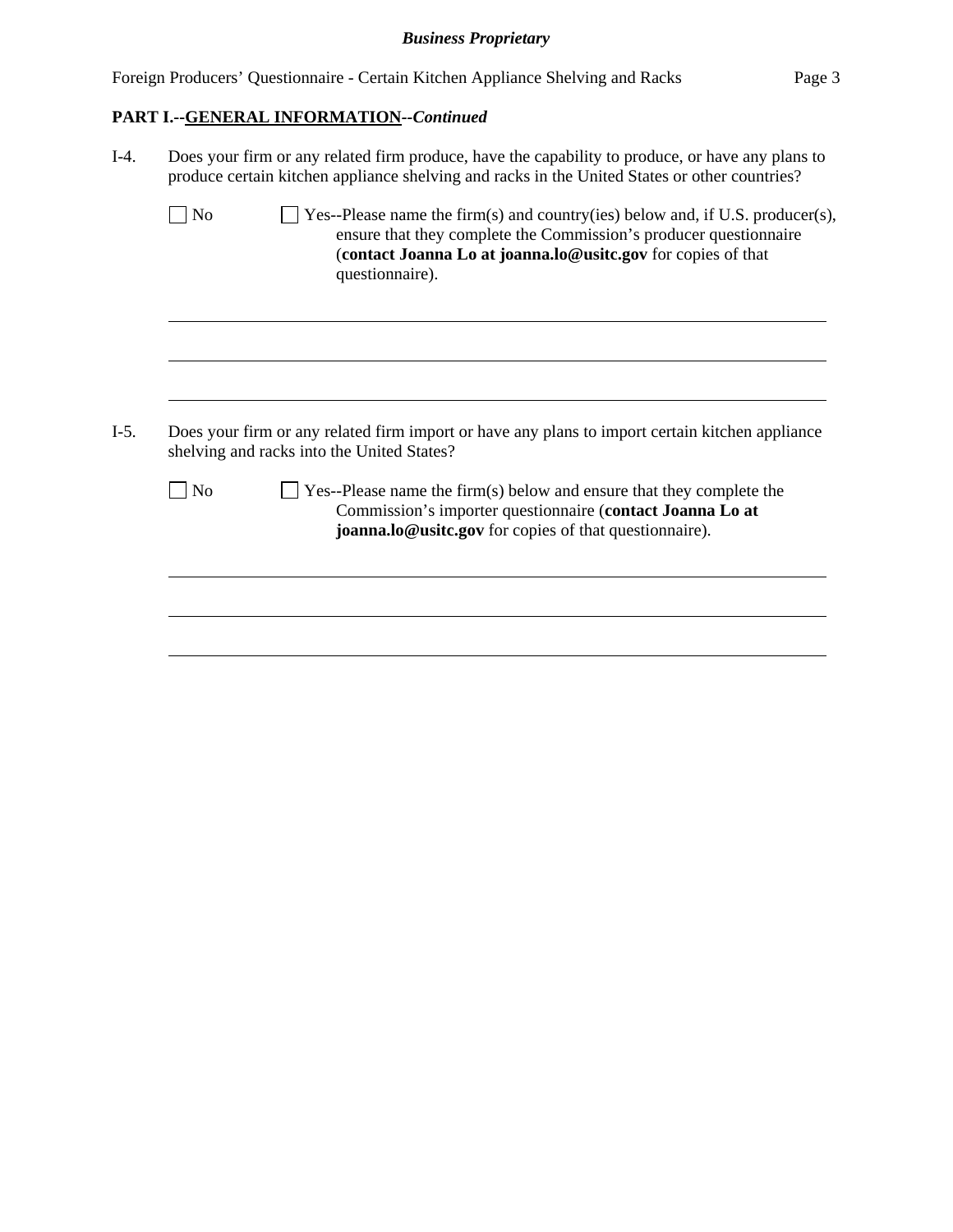|  | Foreign Producers' Questionnaire - Certain Kitchen Appliance Shelving and Racks | Page 4 |
|--|---------------------------------------------------------------------------------|--------|
|  |                                                                                 |        |

# **PART II.--TRADE AND RELATED INFORMATION**

| $II-1.$ | Does your firm have any plans to add, expand, curtail, or shut down production capacity and/or<br>production of certain kitchen appliance shelving and racks in China?                                                                                                                                                                                                       |                                                  |  |                                                                                                    |  |  |  |  |
|---------|------------------------------------------------------------------------------------------------------------------------------------------------------------------------------------------------------------------------------------------------------------------------------------------------------------------------------------------------------------------------------|--------------------------------------------------|--|----------------------------------------------------------------------------------------------------|--|--|--|--|
|         | $\blacksquare$ No<br>Yes--Please describe those plans, including planned dates and capacity/<br>production quantities involved, and the reason(s) for such change(s). If<br>the plans are to add or expand capacity or production, list (in descending<br>order of importance) the markets (countries) to which such additional<br>capacity or production would be directed. |                                                  |  |                                                                                                    |  |  |  |  |
|         |                                                                                                                                                                                                                                                                                                                                                                              |                                                  |  |                                                                                                    |  |  |  |  |
| $II-2.$ |                                                                                                                                                                                                                                                                                                                                                                              | of certain kitchen appliance shelving and racks? |  | What percentage of your firm's total sales in its most recent fiscal year was represented by sales |  |  |  |  |
|         |                                                                                                                                                                                                                                                                                                                                                                              | Percent                                          |  |                                                                                                    |  |  |  |  |
| $II-3.$ | Does your firm produce products other than certain kitchen appliance shelving and racks on the<br>same equipment and machinery used in the production of certain kitchen appliance shelving and<br>racks?                                                                                                                                                                    |                                                  |  |                                                                                                    |  |  |  |  |
|         | $\overline{\phantom{a}}$ No                                                                                                                                                                                                                                                                                                                                                  | Yes--List the following information.             |  |                                                                                                    |  |  |  |  |
|         |                                                                                                                                                                                                                                                                                                                                                                              |                                                  |  | Basis for allocation of capacity data $(e.g.,\text{ sales})$ :                                     |  |  |  |  |
|         |                                                                                                                                                                                                                                                                                                                                                                              |                                                  |  | Products produced on same equipment and share of total production in 2007 (in percent):            |  |  |  |  |
|         | Product                                                                                                                                                                                                                                                                                                                                                                      |                                                  |  | Percent                                                                                            |  |  |  |  |
|         |                                                                                                                                                                                                                                                                                                                                                                              | Certain kitchen appliance shelving and racks     |  |                                                                                                    |  |  |  |  |
|         |                                                                                                                                                                                                                                                                                                                                                                              |                                                  |  |                                                                                                    |  |  |  |  |
|         |                                                                                                                                                                                                                                                                                                                                                                              |                                                  |  |                                                                                                    |  |  |  |  |
|         |                                                                                                                                                                                                                                                                                                                                                                              |                                                  |  |                                                                                                    |  |  |  |  |
|         |                                                                                                                                                                                                                                                                                                                                                                              |                                                  |  |                                                                                                    |  |  |  |  |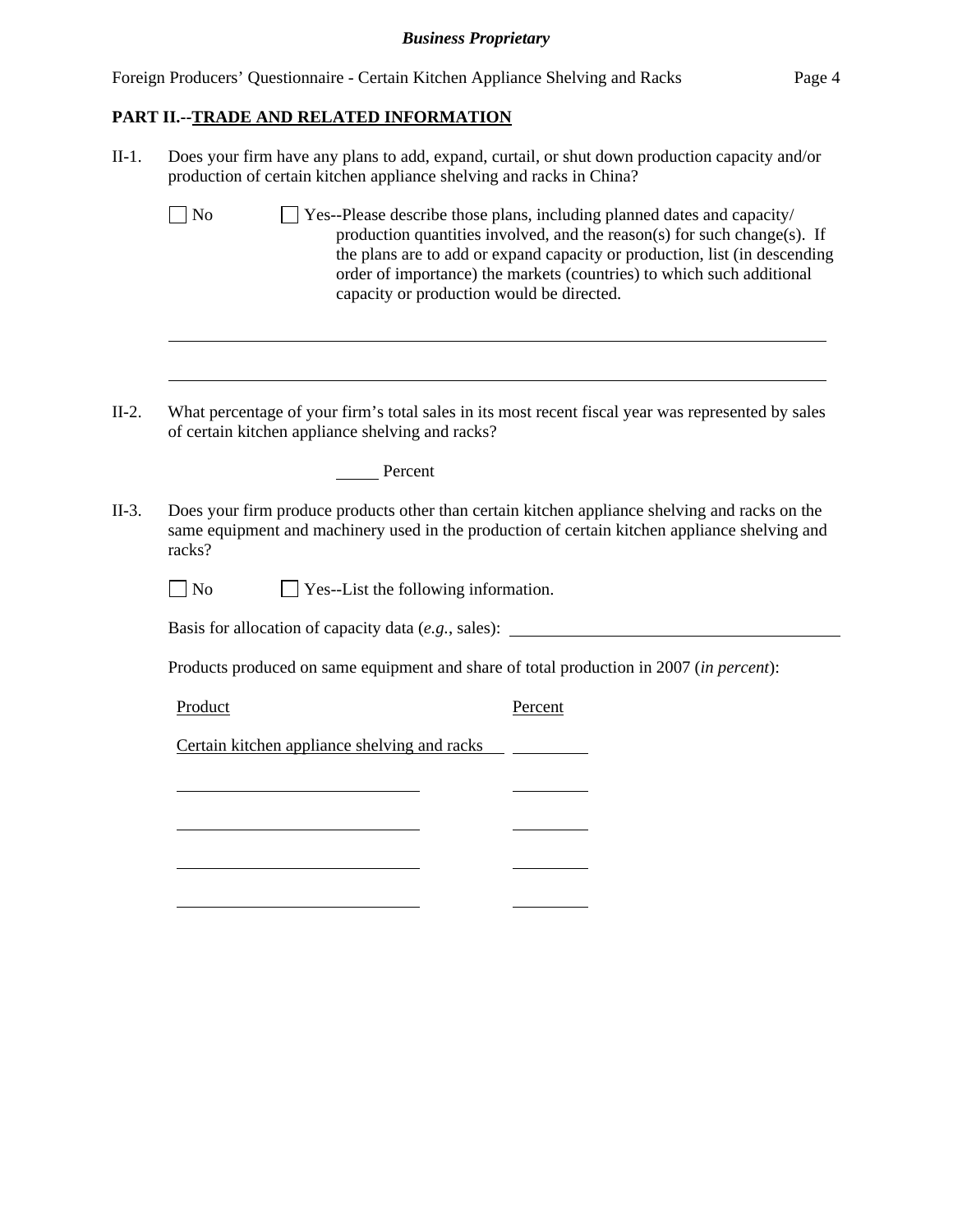## **PART II.--TRADE AND RELATED INFORMATION***--Continued*

| or $I-5$ ?     | Has your firm, since 2005, maintained any inventories of certain kitchen appliance shelving and<br>racks in the United States (not including inventories held by firms identified in questions I-3, I-4, |                                                                                                                                                       |                  |                  |
|----------------|----------------------------------------------------------------------------------------------------------------------------------------------------------------------------------------------------------|-------------------------------------------------------------------------------------------------------------------------------------------------------|------------------|------------------|
| $\vert$ No     | below.                                                                                                                                                                                                   | Yes--Report the quantity (in 1,000 units) of such end-of-period inventories                                                                           |                  |                  |
| 2005           | 2006                                                                                                                                                                                                     | 2007                                                                                                                                                  | <b>June 2007</b> | <b>June 2008</b> |
|                | Does your firm sell certain kitchen appliance shelving and racks over the internet?                                                                                                                      |                                                                                                                                                       |                  |                  |
| $\vert$ No     | for by internet sales.                                                                                                                                                                                   | Yes--Please describe, noting the estimated percentage of your firm's total<br>sales of certain kitchen appliance shelving and racks in 2007 accounted |                  |                  |
|                |                                                                                                                                                                                                          |                                                                                                                                                       |                  |                  |
|                |                                                                                                                                                                                                          |                                                                                                                                                       |                  |                  |
|                |                                                                                                                                                                                                          |                                                                                                                                                       |                  |                  |
|                | Is the certain kitchen appliance shelving and racks exported by your firm subject to antidumping<br>findings or remedies in any WTO-member countries?                                                    |                                                                                                                                                       |                  |                  |
| N <sub>o</sub> | findings/remedies.                                                                                                                                                                                       | Yes--List the products(s), countries affected, and the date of such                                                                                   |                  |                  |
|                | <b>Product</b>                                                                                                                                                                                           | <b>Country</b>                                                                                                                                        | <b>Date</b>      |                  |
|                |                                                                                                                                                                                                          |                                                                                                                                                       |                  |                  |
|                |                                                                                                                                                                                                          |                                                                                                                                                       |                  |                  |
|                |                                                                                                                                                                                                          |                                                                                                                                                       |                  |                  |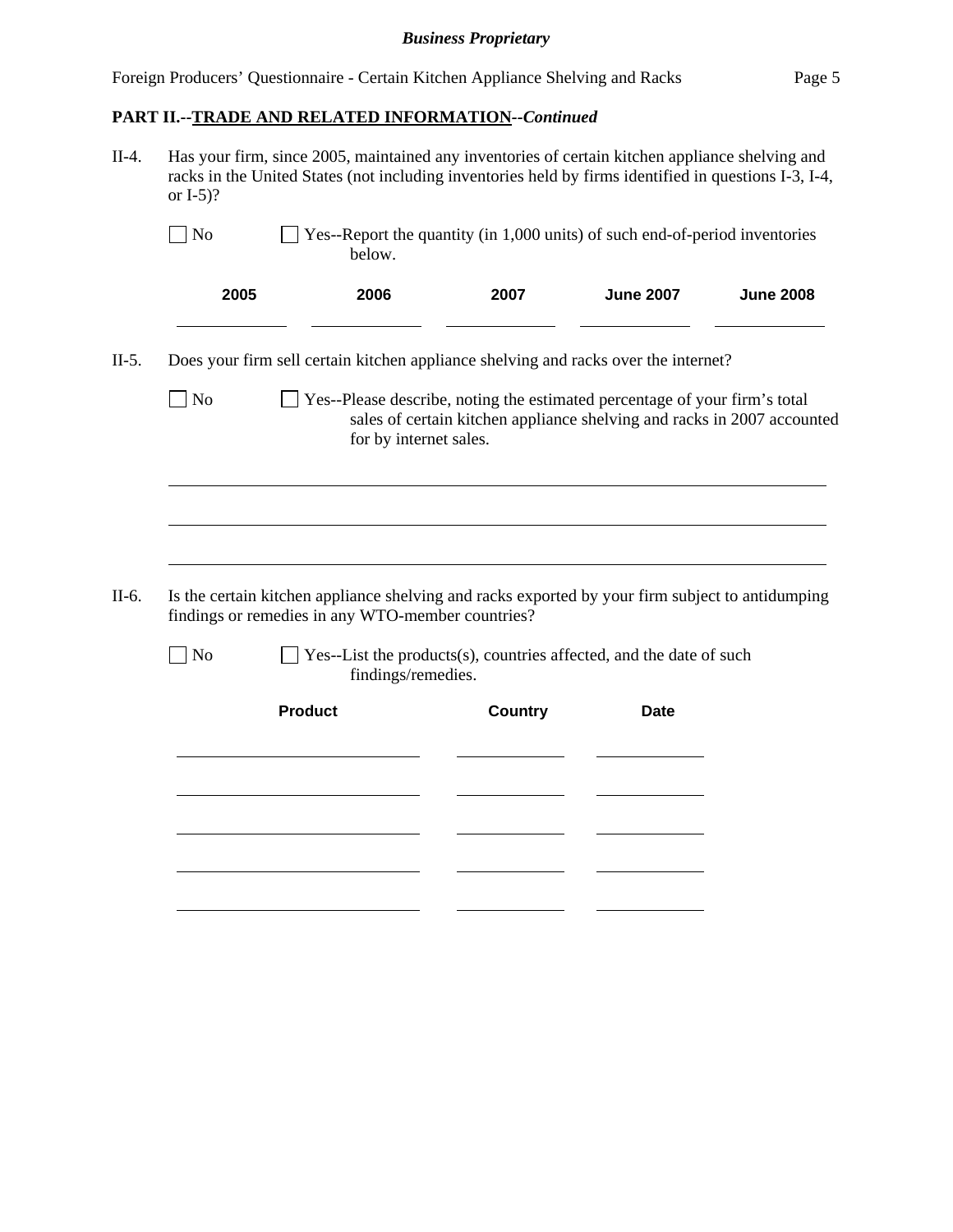Foreign Producers' Questionnaire - Certain Kitchen Appliance Shelving and Racks Page 6

### **PART II.--TRADE AND RELATED INFORMATION***--Continued*

II-7. Report your firm's production capacity, production, shipments, and inventories related to the production of **certain refrigeration shelving** in your establishment(s) in China during the specified periods. (See definitions in the instruction booklet.)

| Quantity (in 1,000 units)                                                                                                                                                                                                                                                                                                                                                                                                                                                    |                                                                                                                                                                                                                                                                                                           |                          |      |      |              |                          |      |  |
|------------------------------------------------------------------------------------------------------------------------------------------------------------------------------------------------------------------------------------------------------------------------------------------------------------------------------------------------------------------------------------------------------------------------------------------------------------------------------|-----------------------------------------------------------------------------------------------------------------------------------------------------------------------------------------------------------------------------------------------------------------------------------------------------------|--------------------------|------|------|--------------|--------------------------|------|--|
|                                                                                                                                                                                                                                                                                                                                                                                                                                                                              |                                                                                                                                                                                                                                                                                                           | <b>Actual experience</b> |      |      |              | Projections <sup>1</sup> |      |  |
| <b>Item</b>                                                                                                                                                                                                                                                                                                                                                                                                                                                                  |                                                                                                                                                                                                                                                                                                           |                          |      |      | January-June |                          |      |  |
|                                                                                                                                                                                                                                                                                                                                                                                                                                                                              | 2005                                                                                                                                                                                                                                                                                                      | 2006                     | 2007 | 2007 | 2008         | 2008                     | 2009 |  |
| Average production capacity $^2$                                                                                                                                                                                                                                                                                                                                                                                                                                             |                                                                                                                                                                                                                                                                                                           |                          |      |      |              |                          |      |  |
| Beginning-of-period inventories <sup>3</sup>                                                                                                                                                                                                                                                                                                                                                                                                                                 |                                                                                                                                                                                                                                                                                                           |                          |      |      |              |                          |      |  |
| Production <sup>4</sup>                                                                                                                                                                                                                                                                                                                                                                                                                                                      |                                                                                                                                                                                                                                                                                                           |                          |      |      |              |                          |      |  |
| <b>Shipments:</b>                                                                                                                                                                                                                                                                                                                                                                                                                                                            |                                                                                                                                                                                                                                                                                                           |                          |      |      |              |                          |      |  |
| <b>Internal consumption/transfers</b>                                                                                                                                                                                                                                                                                                                                                                                                                                        |                                                                                                                                                                                                                                                                                                           |                          |      |      |              |                          |      |  |
| <b>Home market sales</b>                                                                                                                                                                                                                                                                                                                                                                                                                                                     |                                                                                                                                                                                                                                                                                                           |                          |      |      |              |                          |      |  |
| <b>Exports to--</b>                                                                                                                                                                                                                                                                                                                                                                                                                                                          |                                                                                                                                                                                                                                                                                                           |                          |      |      |              |                          |      |  |
| United States <sup>5</sup>                                                                                                                                                                                                                                                                                                                                                                                                                                                   |                                                                                                                                                                                                                                                                                                           |                          |      |      |              |                          |      |  |
| All other export markets <sup>6</sup>                                                                                                                                                                                                                                                                                                                                                                                                                                        |                                                                                                                                                                                                                                                                                                           |                          |      |      |              |                          |      |  |
| <b>Total exports</b>                                                                                                                                                                                                                                                                                                                                                                                                                                                         |                                                                                                                                                                                                                                                                                                           |                          |      |      |              |                          |      |  |
| <b>Total shipments</b>                                                                                                                                                                                                                                                                                                                                                                                                                                                       |                                                                                                                                                                                                                                                                                                           |                          |      |      |              |                          |      |  |
| <b>End-of-period inventories</b>                                                                                                                                                                                                                                                                                                                                                                                                                                             |                                                                                                                                                                                                                                                                                                           |                          |      |      |              |                          |      |  |
| reported capacity.                                                                                                                                                                                                                                                                                                                                                                                                                                                           | $1$ Please explain the basis for your projections.<br>$2$ The production capacity (see definitions in instruction booklet) reported is based on operating $\_\_\_\_$ hours per week,<br>weeks per year. Please describe the methodology used to calculate production capacity, and explain any changes in |                          |      |      |              |                          |      |  |
| <sup>3</sup> Reconciliation of data.--Please note that the quantities reported above should reconcile as follows: beginning-of-period<br>inventories, plus production, less total shipments, equals end-of-period inventories. Do the data reported reconcile?<br>$\Box$ No--Please explain:<br>$\Box$ Yes<br><sup>4</sup> Please estimate the percentage of total production of certain refrigeration shelving in China accounted for by your firm's<br>production in 2007. |                                                                                                                                                                                                                                                                                                           |                          |      |      |              |                          |      |  |
| Percent<br><sup>5</sup> Please estimate the percentage of total exports to the United States of certain refrigeration shelving from China<br>accounted for by your firm's exports in 2007.                                                                                                                                                                                                                                                                                   |                                                                                                                                                                                                                                                                                                           |                          |      |      |              |                          |      |  |
| Percent<br><sup>6</sup> Identify principal other export markets.                                                                                                                                                                                                                                                                                                                                                                                                             |                                                                                                                                                                                                                                                                                                           |                          |      |      |              |                          |      |  |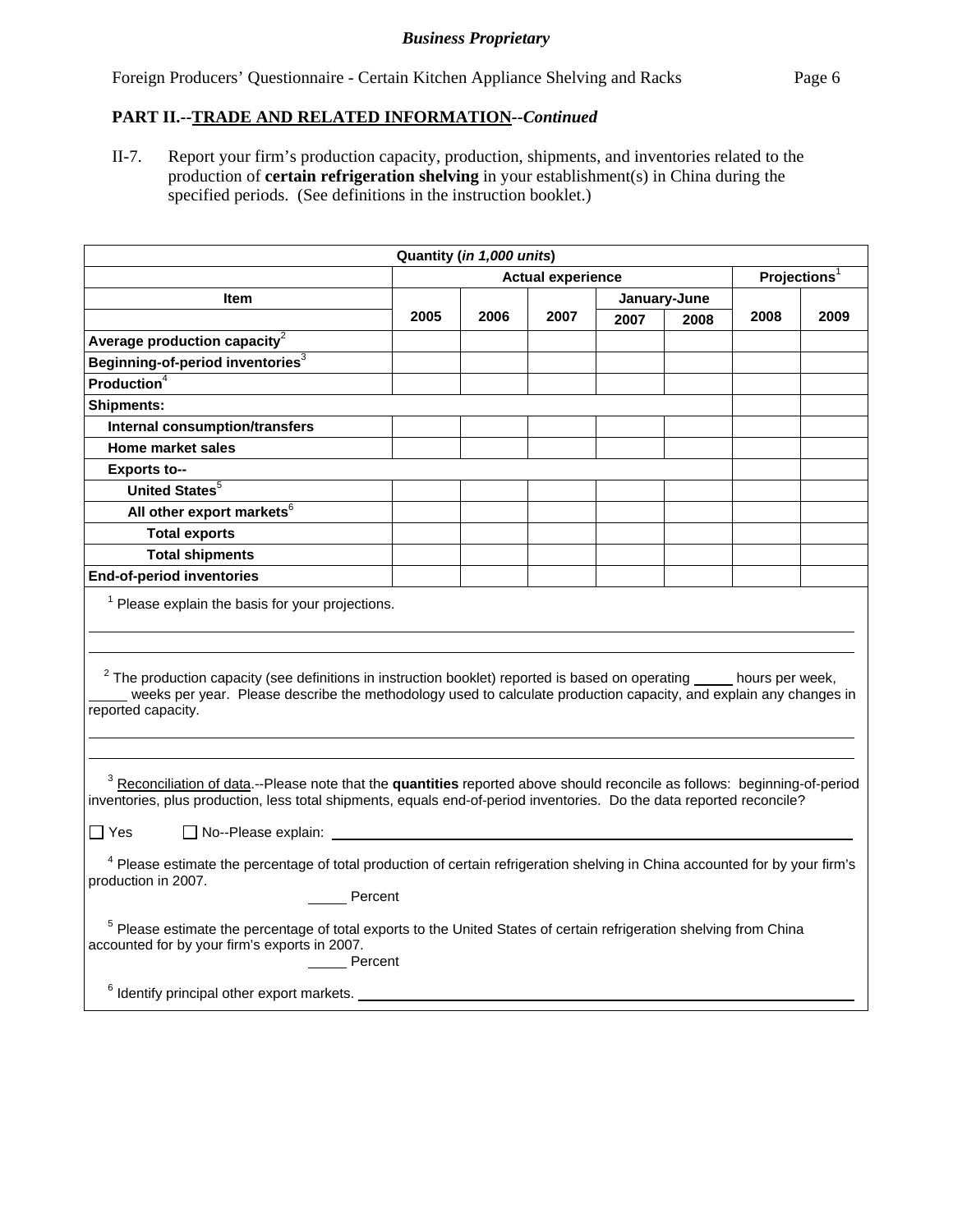Foreign Producers' Questionnaire - Certain Kitchen Appliance Shelving and Racks Page 7

## **PART II.--TRADE AND RELATED INFORMATION***--Continued*

II-8. Report your firm's production capacity, production, shipments, and inventories related to the production of **certain oven racks** in your establishment(s) in China during the specified periods. (See definitions in the instruction booklet.)

| Quantity (in 1,000 units)                                                                                                                                                                                                                                                                                  |                          |      |      |      |                          |      |      |
|------------------------------------------------------------------------------------------------------------------------------------------------------------------------------------------------------------------------------------------------------------------------------------------------------------|--------------------------|------|------|------|--------------------------|------|------|
|                                                                                                                                                                                                                                                                                                            | <b>Actual experience</b> |      |      |      | Projections <sup>1</sup> |      |      |
| Item                                                                                                                                                                                                                                                                                                       |                          |      |      |      | January-June             |      |      |
|                                                                                                                                                                                                                                                                                                            | 2005                     | 2006 | 2007 | 2007 | 2008                     | 2008 | 2009 |
| Average production capacity <sup>2</sup>                                                                                                                                                                                                                                                                   |                          |      |      |      |                          |      |      |
| Beginning-of-period inventories <sup>3</sup>                                                                                                                                                                                                                                                               |                          |      |      |      |                          |      |      |
| Production <sup>4</sup>                                                                                                                                                                                                                                                                                    |                          |      |      |      |                          |      |      |
| <b>Shipments:</b>                                                                                                                                                                                                                                                                                          |                          |      |      |      |                          |      |      |
| Internal consumption/transfers                                                                                                                                                                                                                                                                             |                          |      |      |      |                          |      |      |
| Home market sales                                                                                                                                                                                                                                                                                          |                          |      |      |      |                          |      |      |
| <b>Exports to--</b>                                                                                                                                                                                                                                                                                        |                          |      |      |      |                          |      |      |
| United States <sup>5</sup>                                                                                                                                                                                                                                                                                 |                          |      |      |      |                          |      |      |
| All other export markets <sup>6</sup>                                                                                                                                                                                                                                                                      |                          |      |      |      |                          |      |      |
| <b>Total exports</b>                                                                                                                                                                                                                                                                                       |                          |      |      |      |                          |      |      |
| <b>Total shipments</b>                                                                                                                                                                                                                                                                                     |                          |      |      |      |                          |      |      |
| <b>End-of-period inventories</b>                                                                                                                                                                                                                                                                           |                          |      |      |      |                          |      |      |
| $1$ Please explain the basis for your projections.                                                                                                                                                                                                                                                         |                          |      |      |      |                          |      |      |
| $2$ The production capacity (see definitions in instruction booklet) reported is based on operating $\qquad$ hours per week,<br>weeks per year. Please describe the methodology used to calculate production capacity, and explain any changes in<br>reported capacity.                                    |                          |      |      |      |                          |      |      |
| <sup>3</sup> Reconciliation of data.--Please note that the quantities reported above should reconcile as follows: beginning-of-period<br>inventories, plus production, less total shipments, equals end-of-period inventories. Do the data reported reconcile?<br>$\Box$ Yes<br>$\Box$ No--Please explain: |                          |      |      |      |                          |      |      |
|                                                                                                                                                                                                                                                                                                            |                          |      |      |      |                          |      |      |
| <sup>4</sup> Please estimate the percentage of total production of certain oven racks in China accounted for by your firm's production<br>in 2007.                                                                                                                                                         |                          |      |      |      |                          |      |      |
| Percent                                                                                                                                                                                                                                                                                                    |                          |      |      |      |                          |      |      |
| <sup>5</sup> Please estimate the percentage of total exports to the United States of certain oven racks from China accounted for by<br>your firm's exports in 2007.                                                                                                                                        |                          |      |      |      |                          |      |      |
| Percent                                                                                                                                                                                                                                                                                                    |                          |      |      |      |                          |      |      |
| $6$ Identify principal other export markets. $\_$                                                                                                                                                                                                                                                          |                          |      |      |      |                          |      |      |